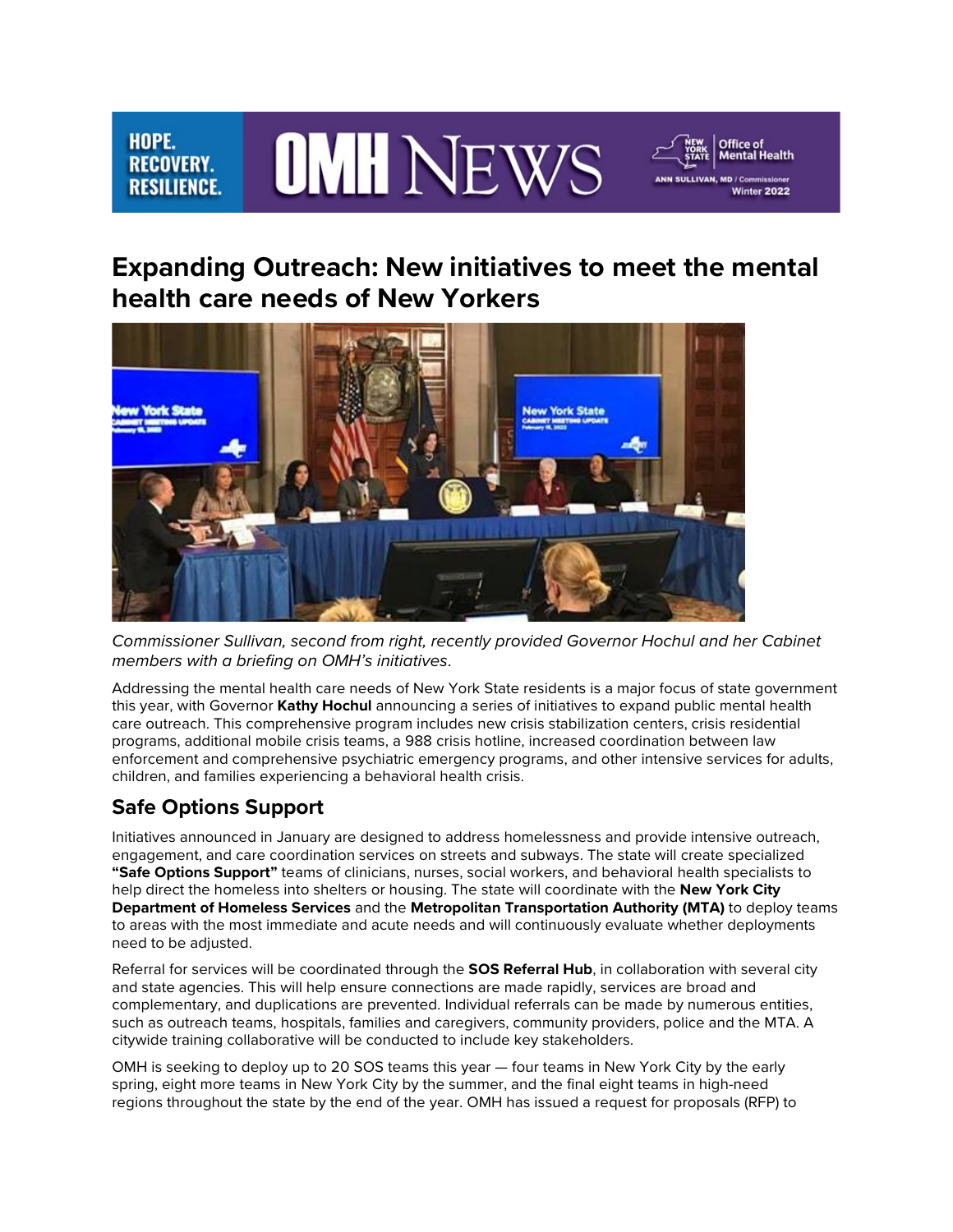million in 2023, increasing to \$21 million annually in the future. create the teams, inviting eligible nonprofit organizations to submit applications. The state will invest \$11

### **Behavioral health crisis stabilization centers**

 More than \$100 million will be dedicated over the next five years to open 12 **Intensive Crisis Stabilization**  community and will help divert individuals away from unnecessary emergency room visits. **Centers** throughout the state. Crisis Stabilization Centers serve adults, children, adolescents, and families experiencing a mental health or substance use crisis. Crisis Stabilization Centers provide voluntary, 24/7 walk-in care. Services are offered in a safe, welcoming, and therapeutic environment provided in the

There are two types of Crisis Stabilization Centers: **Supportive** and **Intensive. Supportive** Crisis Stabilization provides peer and recovery-oriented support services, in addition to referral and follow-up services to ensure people continue to receive the support they need after discharge. **Intensive** Crisis Stabilization includes peer and recovery-oriented support services and treatment services, including mild to moderate detox, as well as referral and follow-up services.

 Crisis Stabilization Centers are part of a comprehensive crisis response system that includes mobile crisis teams, crisis residential programs, and other community services and supports. OMH and the **Office of Addiction Services and Supports (OASAS)** are working together on supporting and developing these services throughout the state. Collaboration with local mental hygiene directors, schools, community providers, and law enforcement is crucial to providing a continuum of care

 OMH and OASAS have issued a joint RFP to fund development of the centers. State contracts will be awarded that include \$20 million for start-up costs and more than \$80 million in operating funds. The purpose of the RFP is to establish three centers in New York City and nine throughout the rest of the state. enforcement agencies, and other identified programs to provide a comprehensive continuum of care for The centers are to be jointly certified by OMH and OASAS and developed in collaboration with the communities they serve, including local mental hygiene directors, schools, community providers, law referrals and follow-up.

### **Supportive housing**



 In November, the Governor announced the completion of the **Park Avenue Apartments** (ribbon cutting above) – a 115-unit supportive and affordable housing complex in the Bronx to serve individuals experiencing chronic homelessness – including those with a serious mental illness, veterans with disabilities, and the elderly.

 development grants for 23 apartments serving people living with mental illness. The **Homeless Housing and Assistance Program**, administered by the **State Office of Temporary Assistance,** financed the project. OMH is providing annual funding for services and rent subsidies for the supportive housing units through the **Empire State Supportive Housing Initiative (ESSHI),** and program

 As part of its most-recent round of funding, ESSHI issued 192 conditional awards totaling \$35 million to 1,400 units of supportive housing for homeless people with special needs, conditions or other housing agencies throughout the state to provide operating funding and support services for at least challenges.

The Homeless Housing and Assistance Program also provided \$29.4 million to nine projects in seven counties: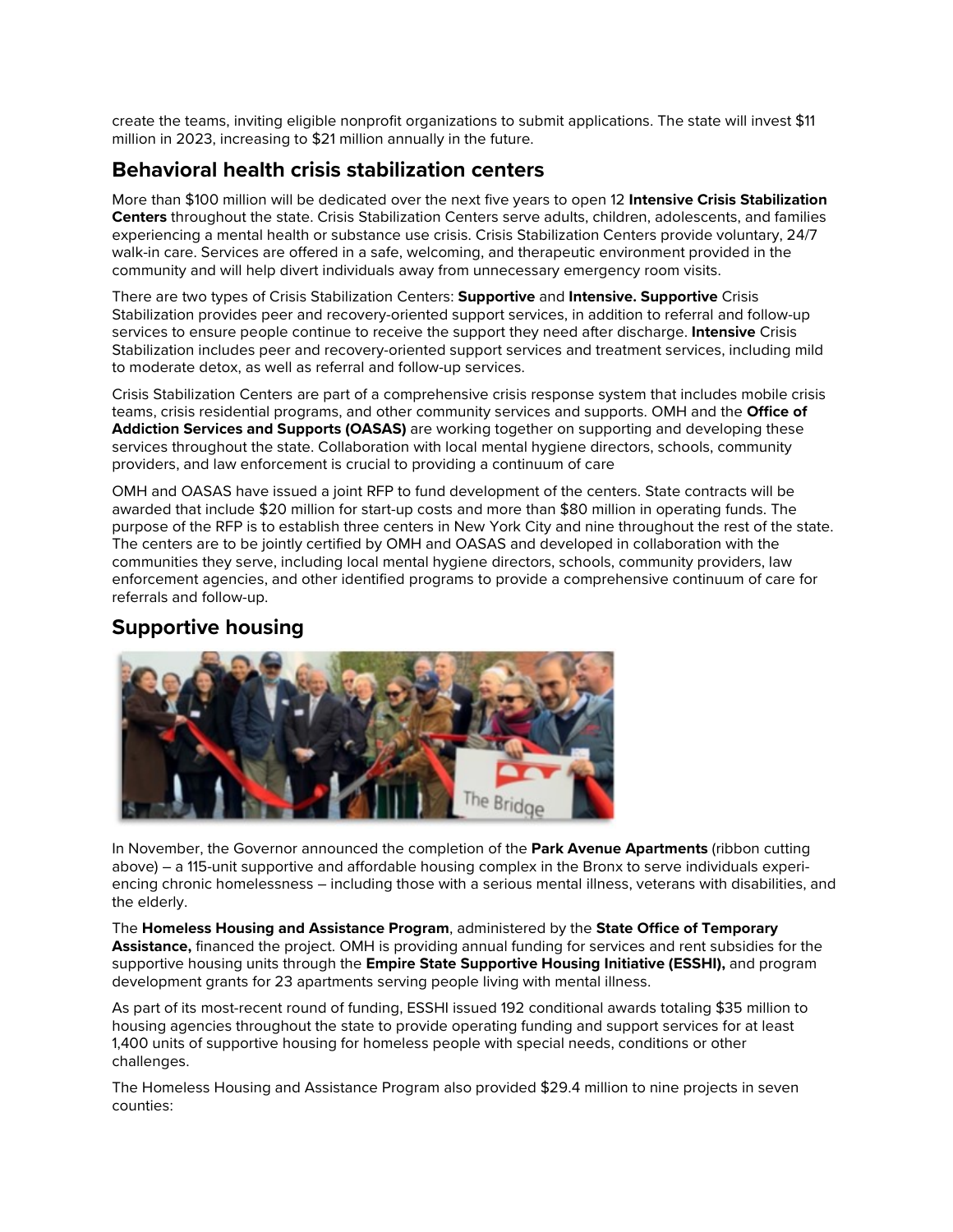- the town of Olean. • **CDS Monarch, Inc. -** Converting a two-story warehouse into 14 units of supportive housing in
- **Mt. Olive Development Corp. -** Constructing a three-story building and 20 units of supportive housing for individuals 55 or older in Buffalo.
- **Community Services for Every1 Rehabilitating a former community center and athletic facility** to add 12 units of supportive housing in Buffalo.
- **Samaritan Daytop Village, Inc. -** Converting two apartment buildings into 86 units of supportive housing serving the chronically homeless in the Wakefield neighborhood of the Bronx.
- • **New Destiny Housing Corporation -** Rehabilitating a former shelter into 30 units of supportive housing in the Bronx.
- **Ithaca Neighborhood Housing Services, Inc. Building seven units of supportive housing** serving homeless veterans and others in the town of Trumansburg.
- **STEL, Inc., and Options for Community Living, Inc. -** Developing a three-story building with 52 units of supportive housing serving individuals with serious mental illness in Nassau County.
- of supportive housing serving individuals with substance use disorder in the town of Tyre. • **Ithaca Neighborhood Housing Services, Inc. -** Constructing a three-story building with 18 units

#### **Healthy food choices**

 illness. Using a \$200,000 grant from the **New York State Health Foundation,** the program will bring  successful mobile markets and **FreshConnect Checks Program.** In New York State, 45,000 people with diet. This program will allow OMH to teach them about buying and preparing fresh healthy foods and OMH has started a program to increase access to healthy fresh produce for people living with mental mobile farmers markets to congregate housing sites through the **Department of Agriculture & Markets**' serious mental illness live in congregate homes. People with mental illness often have significantly shorter lifespans than the general population, in large part because of chronic diseases related to an unhealthy increase their access to farm-fresh foods.

 workshops including healthy meal planning, shopping for fresh produce at the mobile market, making healthy snack choices, and using healthier preparation techniques. Partners for the first phase of this program will be the **Buffalo Federation of Neighborhood Centers** and **Rehabilitation Support Services (RSS)** in the Capital District. Both operate community residences and supportive housing programs that offer opportunities to support food access, as well as hands-on education about food and preparation. OMH will work with these agencies to develop a range of

 access to and consumption of healthy foods. Experience from this pilot will help with possible expansion of OMH will also develop a training module for housing agency staff, who are key to ensuring residents' OMH's mobile market program throughout New York State.

*For information on the Homeless Housing and Assistance Program, visit: [https://otda.ny.gov/programs/housing/hhap.asp.](https://gcc02.safelinks.protection.outlook.com/?url=https%3A%2F%2Fotda.ny.gov%2Fprograms%2Fhousing%2Fhhap.asp&data=04%7C01%7CMark.Genovese%40omh.ny.gov%7C5a131803b34b4e3a9b0908d9fc95ab81%7Cf46cb8ea79004d108ceb80e8c1c81ee7%7C0%7C0%7C637818542017756674%7CUnknown%7CTWFpbGZsb3d8eyJWIjoiMC4wLjAwMDAiLCJQIjoiV2luMzIiLCJBTiI6Ik1haWwiLCJXVCI6Mn0%3D%7C3000&sdata=1nkngHrLsAPHZuJRtE7gBlUe1VH3L1YuveBPFaLBYB8%3D&reserved=0)* 

*For information on the FreshConnects program, visit: https://veterans.ny.gov/content/freshconnectchecks-veterans-and-families.* 

## **Staffing: Increasing the mental health care workforce in New York State**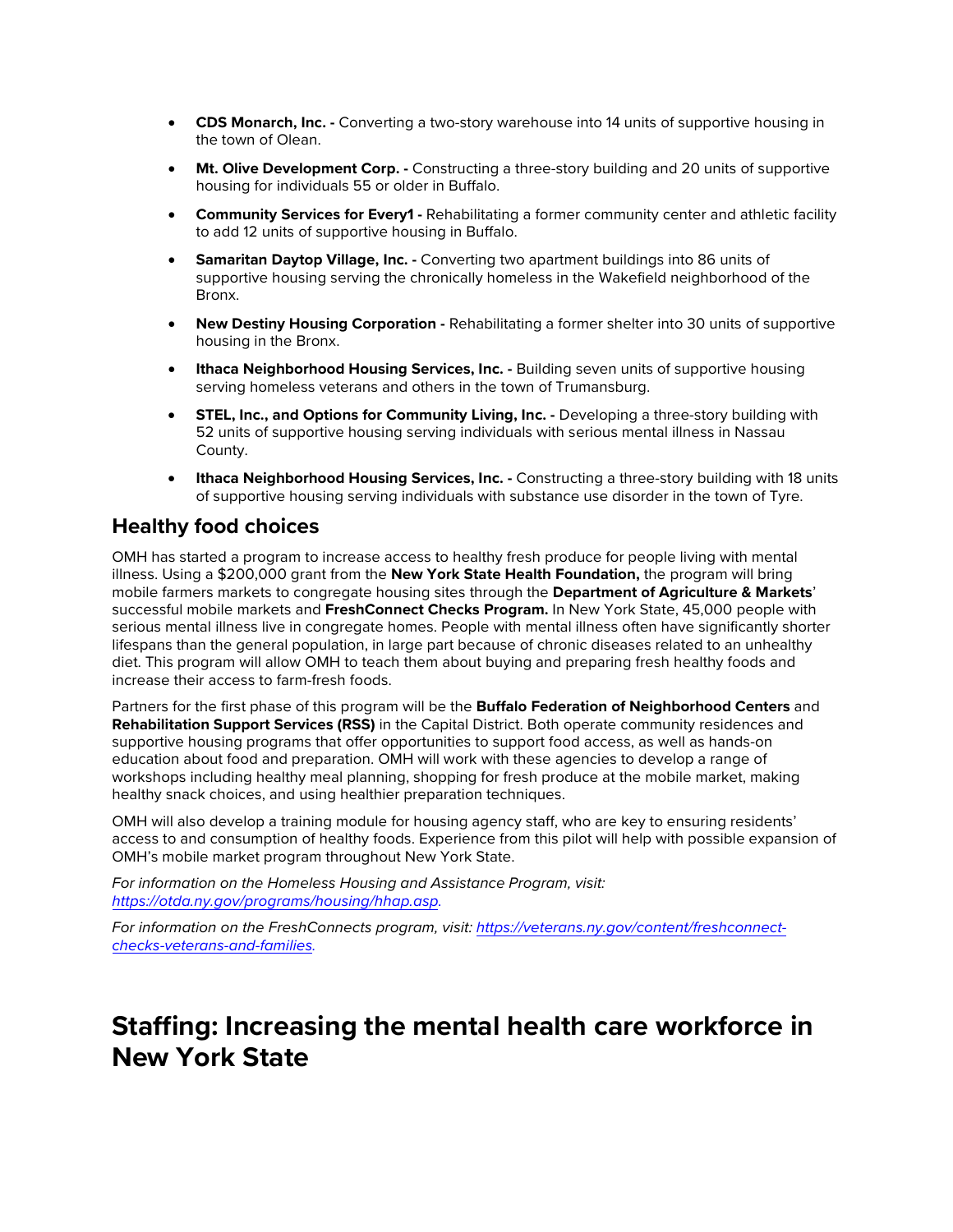

*This past fall, Moira Tashjian, OMH Executive Deputy Commissioner (left); and Emil Slane, Deputy Commissioner and Chief Fiscal Officer; discussed OMH's efforts to increase staffing in mental health care before a New York State Assembly public hearing on the mental health workforce.* 

 retain experienced and dedicated employees while recruiting new ones. To effectively provide services to individuals with behavioral health conditions, it's vital that New York State

 public health crisis and turned the state into a model for battling COVID. But many of these workers are still earning a wage far below what they need to sustain a household and a fair quality of life. As of June 2021, New York's essential health and human services workers have seen the state through a once-in-a-century New York's healthcare workforce was still three percent below pre-pandemic levels, and 11 percent below where it would need to be by the end of 2022 to keep up with pre-pandemic projected demand.

 OMH is working to address these challenges by assisting **community-based providers** in their recruitment and retention efforts. It's dedicating more than \$100 million in funding from a federal **Community Mental Health Block Grant** and the enhanced **Federal Medical Assistance Percentages** program to provide a combination of targeted rate increases to eligible programs and flexible workforce recruitment and retention funds.

OMH is also partnering with its stakeholders to develop strategies and opportunities to **strengthen the behavioral health workforce**:

- expanding and developing **institutional collaborations** to train and encourage students to pursue careers in health care.
- investing in efforts to expand **diversity, equity, and cultural competency** across the mental health workforce.
- expanding the **peer workforce**, helping providers address the needs of underserved and emerging populations in need of care.

#### **New York's multi-year plan**

These efforts are part of New York State's multi-year plan to invest \$10 billion in healthcare – the largest in state history – to rebuild and grow the healthcare workforce and strengthen the healthcare system.

Announced by Governor Hochul as part of the 2022 State of the State address, the plan will invest:

- \$2 billion to support **healthcare wages**.
- • \$2 billion to support healthcare and mental hygiene **worker-retention bonuses,** with up to \$3,000 bonuses going to full-time workers who remain in their positions for one year, and pro-rated bonuses for those working fewer hours.
- \$500 million for **cost-of-living adjustments** to help raise wages for human services workers.
- \$2 billion for healthcare capital **infrastructure** and improved **lab** capacity.
- Other investments in workforce and healthcare **access** and **delivery.**

#### **Health care career pipeline**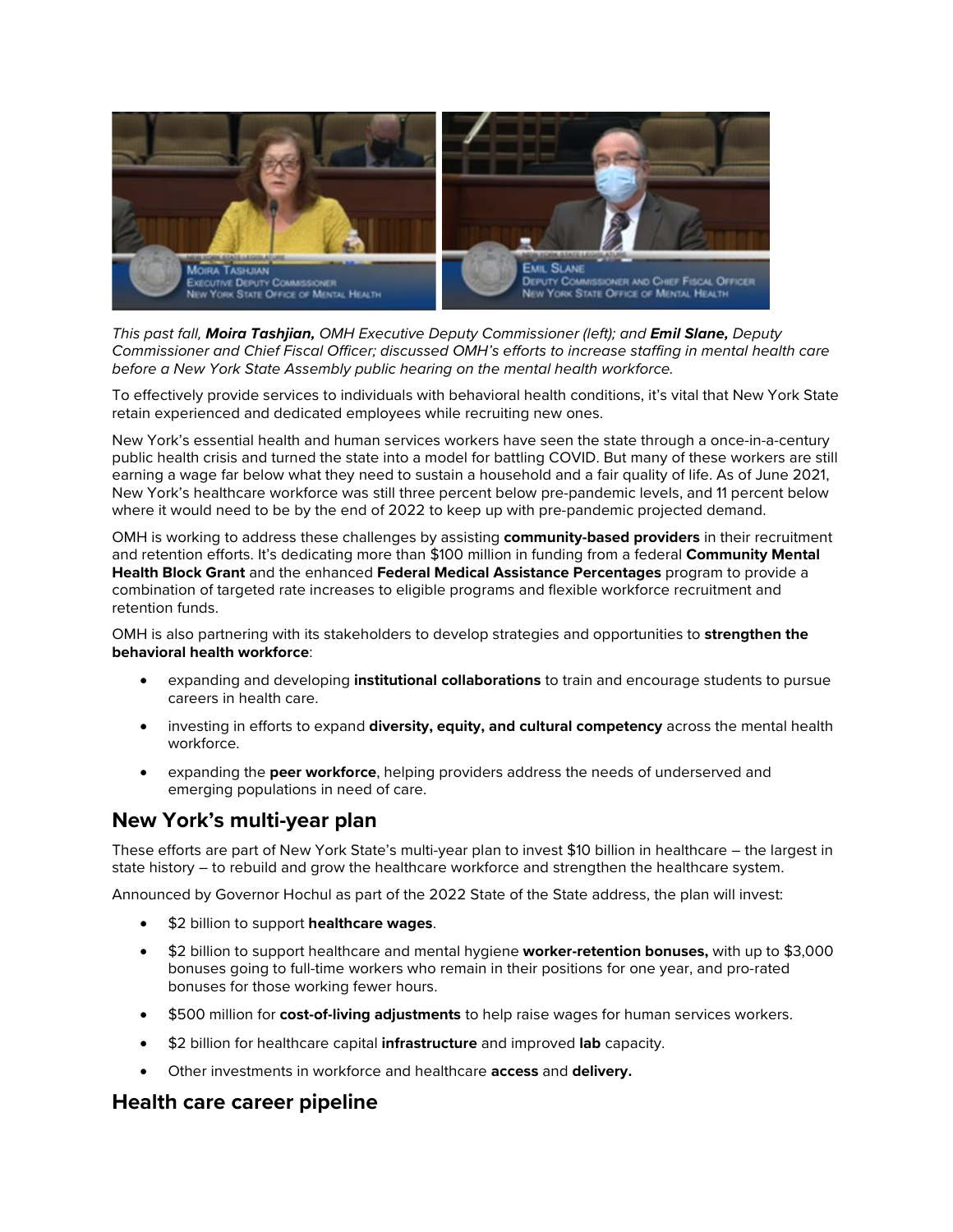The Governor's program to increase the number of people entering the health care field includes connecting immigrants to direct-support professions, allowing doctors and nurses to easily relocate to and practice in New York, as well as:

- **prior learning** at the State and City Universities of New York. • **Increasing the training capacity** of medical institutions, attracting students into healthcare by **relieving** their financial burdens, and awarding **credit for**
- provides loan forgiveness for three years of service. • **Recruiting medical professionals** to work in under-served areas, such as increasing funding for the **Doctors Across New York Program**, which
- Creating a **"Nurses Across NY"** Program based on Doctors Across NY.
- Expanding the **SUNY Pre-Medical Opportunity Program** and the **Diversity in Medicine Program**.
- • **Expanding workforce development partnerships** to build a human services talent pipeline, including the SUNY for All Partnership and Direct Support Professional Career and Technical Education Program.
- **Building up home and community-based care** staffing through benefits and skills development, including:
	- programs that help them to recruit, retain, train, and support their direct-care workers. • **Home Care Workforce Initiative:** Enabling home care agencies to implement evidence-based
	- • **Workforce Transportation Incentive**: Overcoming transportation-related barriers related to home care worker recruitment and retention.
	- Improving wages for the **intellectual or developmental disabilities** workforce: Providing longevity and retention incentives to direct-support professionals.
	- **Direct Support Professional Workforce Development Grants:** Providing skill development for direct-support professionals.
	- recruitment of workers for the New York State Office for People With Developmental • **Workforce Recruitment Initiative:** Implementing data-driven strategies for effective Disabilities.
	- **Community Residence Program**: Increasing funding for rising direct-care staff costs.

# **Diversity: Reaffirming OMH's commitment to an inclusive and equitable workplace**

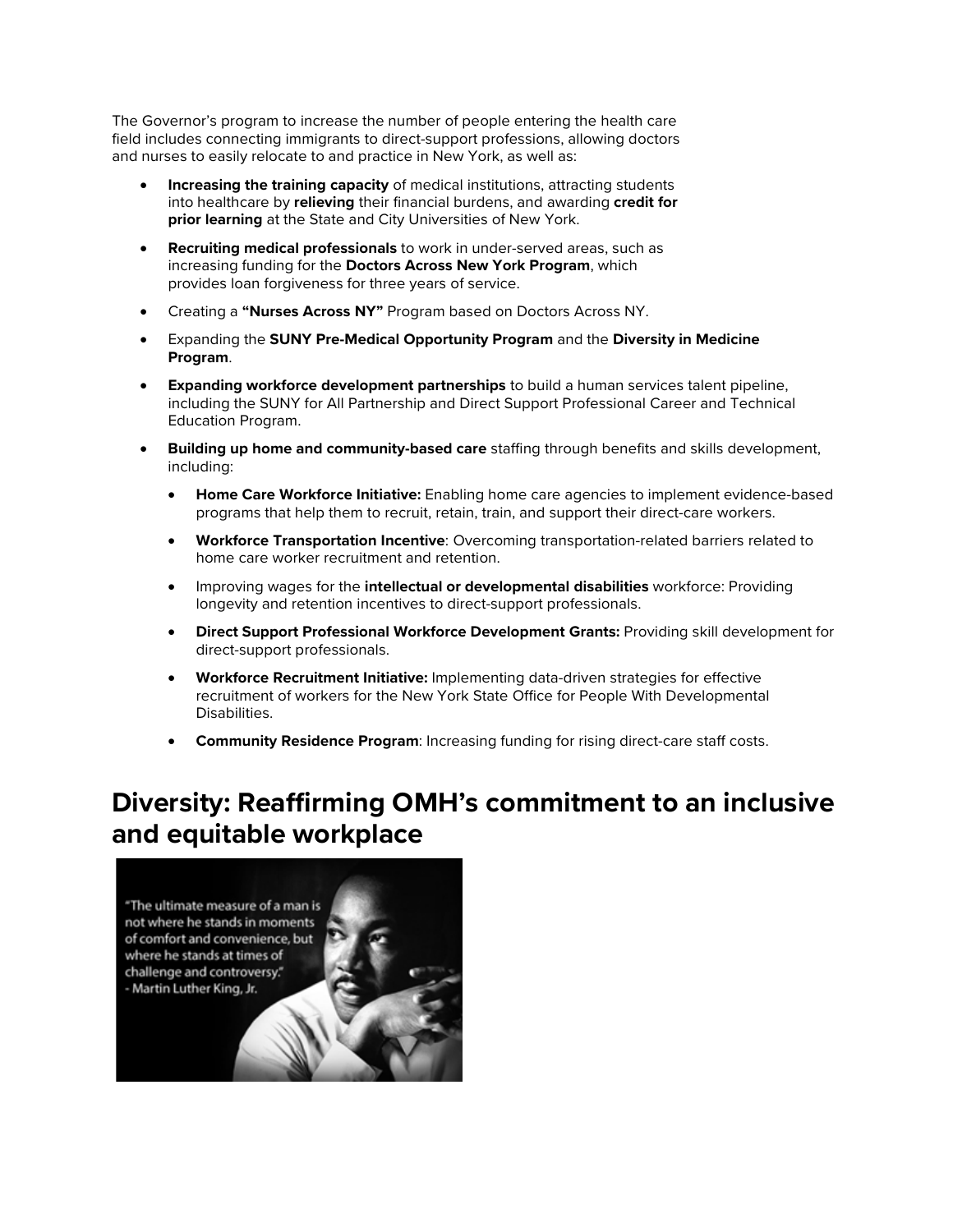*One of our nation's most influential and inspiring leaders, Dr. Martin Luther King Jr. advocated for equality and human rights for African Americans and all individuals facing injustices. His unwavering commitment and approach with nonviolent and peaceful protests led to some of the nation's most progressive legislation, including the Civil Rights Act and the Voting Rights Act. OMH is committed to upholding Dr. King's legacy and continues to increase attention and focus on promoting racial justice.* 

 Month this February, OMH reaffirms its commitment to promoting an inclusive and equitable workplace for In observance of the birthday of **Dr. Martin Luther King Jr.** this January, and in celebration of Black History all.

 including a food drive, volunteer fair, and career fair. OMH continues to engage in activities that are dedicated to advancing equity and reducing disparities faced by marginalized populations, particularly acknowledges the impact racism and racial inequality has on Black and people of color's mental health, OMH has been collaborating with other New York State agencies and is participating in several events people of color. Through collaboration with the **Statewide Multicultural Advisory Committee,** OMH and the quality of service these communities receive.

The [Nathan Kline Institute's Center for Research on Culture and Structural Equity in Behavioral Health](https://gcc02.safelinks.protection.outlook.com/?url=https%3A%2F%2Fwww.nki.rfmh.org%2Fresearch%2Fsocial-solutions-and-services-research%2Fcenter-research-cultural-structural-equity&data=04%7C01%7CMark.Genovese%40omh.ny.gov%7C5a131803b34b4e3a9b0908d9fc95ab81%7Cf46cb8ea79004d108ceb80e8c1c81ee7%7C0%7C0%7C637818542017756674%7CUnknown%7CTWFpbGZsb3d8eyJWIjoiMC4wLjAwMDAiLCJQIjoiV2luMzIiLCJBTiI6Ik1haWwiLCJXVCI6Mn0%3D%7C3000&sdata=%2Br6kfDh9og4dmfKQg%2F8hVQBd7lx6AcyJfjm6YAkW0po%3D&reserved=0) and OMH have embarked on an agency-wide structural racism organizational assessment. This comprehensive assessment is intended to identify systemic and organizational policies and practices that contribute to racial inequities in New York's mental health system.

curriculum to adopt and support mental health practices according to the [National CLAS Standards.](https://gcc02.safelinks.protection.outlook.com/?url=https%3A%2F%2Fthinkculturalhealth.hhs.gov%2Fclas&data=04%7C01%7CMark.Genovese%40omh.ny.gov%7C5a131803b34b4e3a9b0908d9fc95ab81%7Cf46cb8ea79004d108ceb80e8c1c81ee7%7C0%7C0%7C637818542017756674%7CUnknown%7CTWFpbGZsb3d8eyJWIjoiMC4wLjAwMDAiLCJQIjoiV2luMzIiLCJBTiI6Ik1haWwiLCJXVCI6Mn0%3D%7C3000&sdata=g9RjyXRvWsXPVdI3Qem2TK8G0LeYx9It37WrjkZ%2BG9Y%3D&reserved=0) workforce, understanding the role a person's culture plays in their recovery, and providing staff training on Among its many efforts at reform, the agency is developing and implementing an online training Additionally, modules are being formulated to reduce racial and ethnic-based bias in clinical services delivery and provide culturally appropriate clinical services for the primary special population groups. In keeping with advancing racial equality, equity components were added to all agency RFPs, licensing, and funding requirements. These measures, grounded in the National CLAS Standards, ensure that organizations are prioritizing diversity, equity, and inclusion activities – particularly diversifying their these vital topics.

 OMH acknowledges that while efforts are being made toward promoting racial justice and equity, there is still much more to be done at both the institutional and personal levels. The agency is committed to holding the mental health practice and administration in New York State accountable.

# **Suicide Prevention: Preparing for the new national 988 lifeline**

 On July 16, 2022, National Suicide Prevention Lifeline will change from its current number **(1-800-273-** more easily with lifesaving behavioral health crisis services. Callers will still be able to use the original **TALK)** to an easier-to-remember **"988."** This simpler number will help the public to get in contact 10-digit number, but all calls will be routed to a 988 Lifeline crisis center.

The idea for a new code was first recommended in August 2019 by the Federal Communications Commission (FCC), in consultation with US Department of Health and Human Services (HHS) Substance Abuse and Mental Health Services Administration (SAMHSA), the US Department of Veterans Affairs (VA), and the North American Numbering Council. The FCC designated the number in July 2020.

### **Vital help on the local level**

 that respond to the calls in their areas. The Lifeline has been in operation since 2005 and its counselors and more hopeful. When people call, text, or chat, they'll be connected to trained counselors that are part The Lifeline isn't one single, national network. Rather, it's made up of more than 180 local crisis centers help thousands of people overcome crisis situations each day. Studies have shown that, after speaking with a Lifeline counselor, callers have reported feeling less suicidal, less depressed, less overwhelmed, of the current Lifeline/988 network. Counselors will listen, understand how callers' problems are affecting them, provide support, and connect them to resources, if necessary.